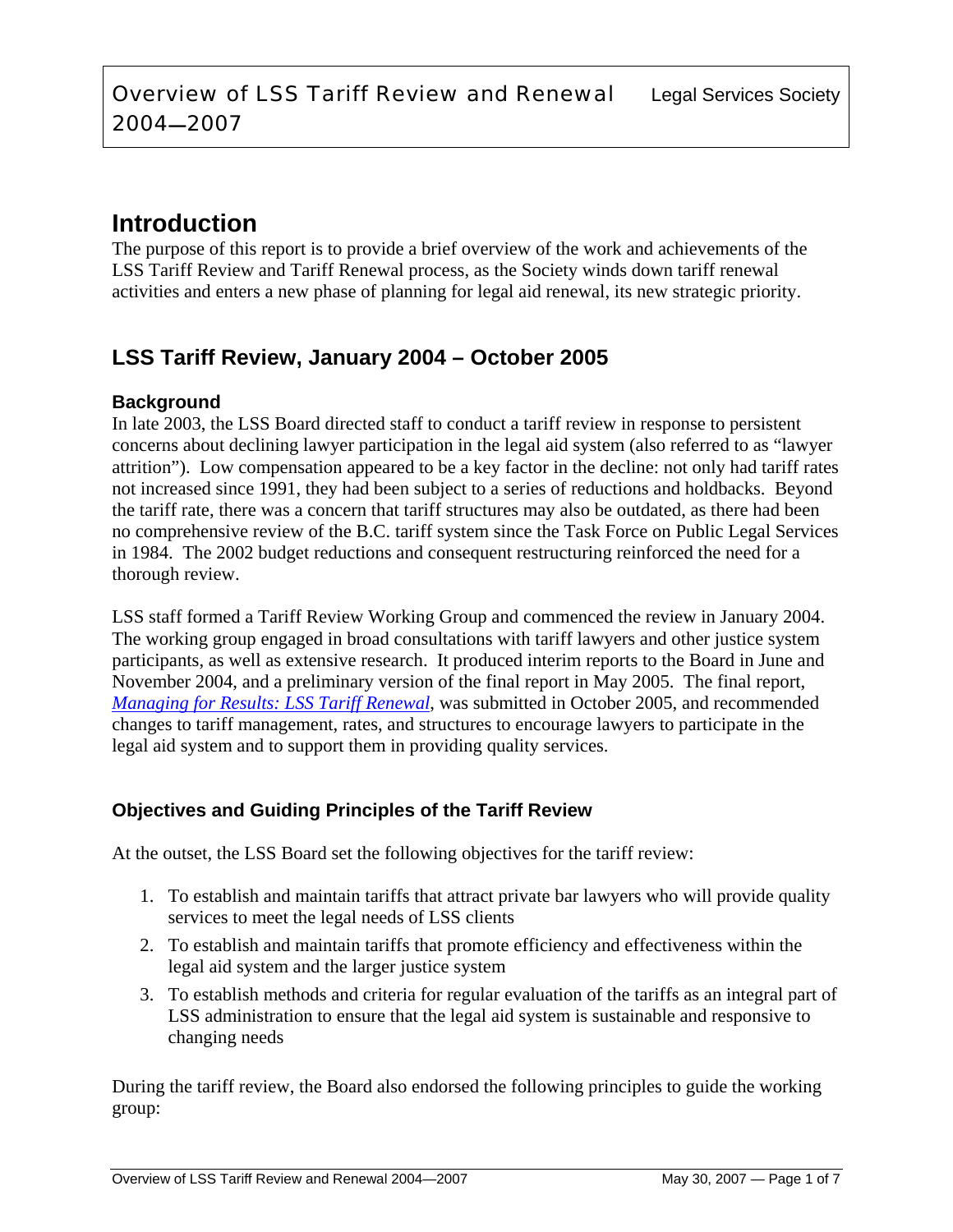- 1. LSS will maintain tariffs that provide fair and reasonable compensation to enable lawyers to recover overhead costs and obtain an appropriate level of fees for services rendered
- 2. LSS will maintain tariffs that reward lawyers for efficient service within the justice system to achieve effective results for LSS clients
- 3. LSS will maintain tariff management processes that promote efficient and effective allocation of resources and are cost-effective and simple
- 4. LSS will actively engage other justice system participants in promoting procedural changes that ensure efficiency and effectiveness in the tariff system and the larger justice system

## **Tariff Review Process**

The tariff review was divided into two phases:

## Phase 1 – January to June 2004

Phase 1 of the tariff review focused primarily on consultation with members of the private bar. The working group organized consultation meetings in each of the 7 regional centres, and at the Family Duty Counsel Conference in Vancouver. Over 100 lawyers attended these meetings, representing about ten percent of the tariff bar. The working group submitted an interim report to the Board in June 2004 summarizing the main themes from the consultation and outlining the process for Phase 2.

## Phase  $2 -$  June 2004 to April 2005

In Phase 2, the working group focused on consultation and surveys, as well as research.

## *Consultations and surveys*

In Phase 2, the working group expanded its consultation process to include lawyers and nonlawyers, and conducted surveys of key groups in the justice system. These efforts included:

- Meetings with local CBA sections in five of the seven regional centres, plus Nanaimo and New Westminster
- Meetings with 15 justice system agencies, including members of the judiciary, Crown counsel (federal and provincial), court administrators, child protection workers, legal advocates, and the BC Branch of the Canadian Bar Association
- Surveys of LSS staff, 43 community organizations, 10 legal education organizations, 36 newly called lawyers, and 76 former tariff lawyers (i.e. lawyers who had reduced or eliminated their legal aid caseloads)
- The first-ever compensation survey of LSS tariff lawyers (268 lawyers responded)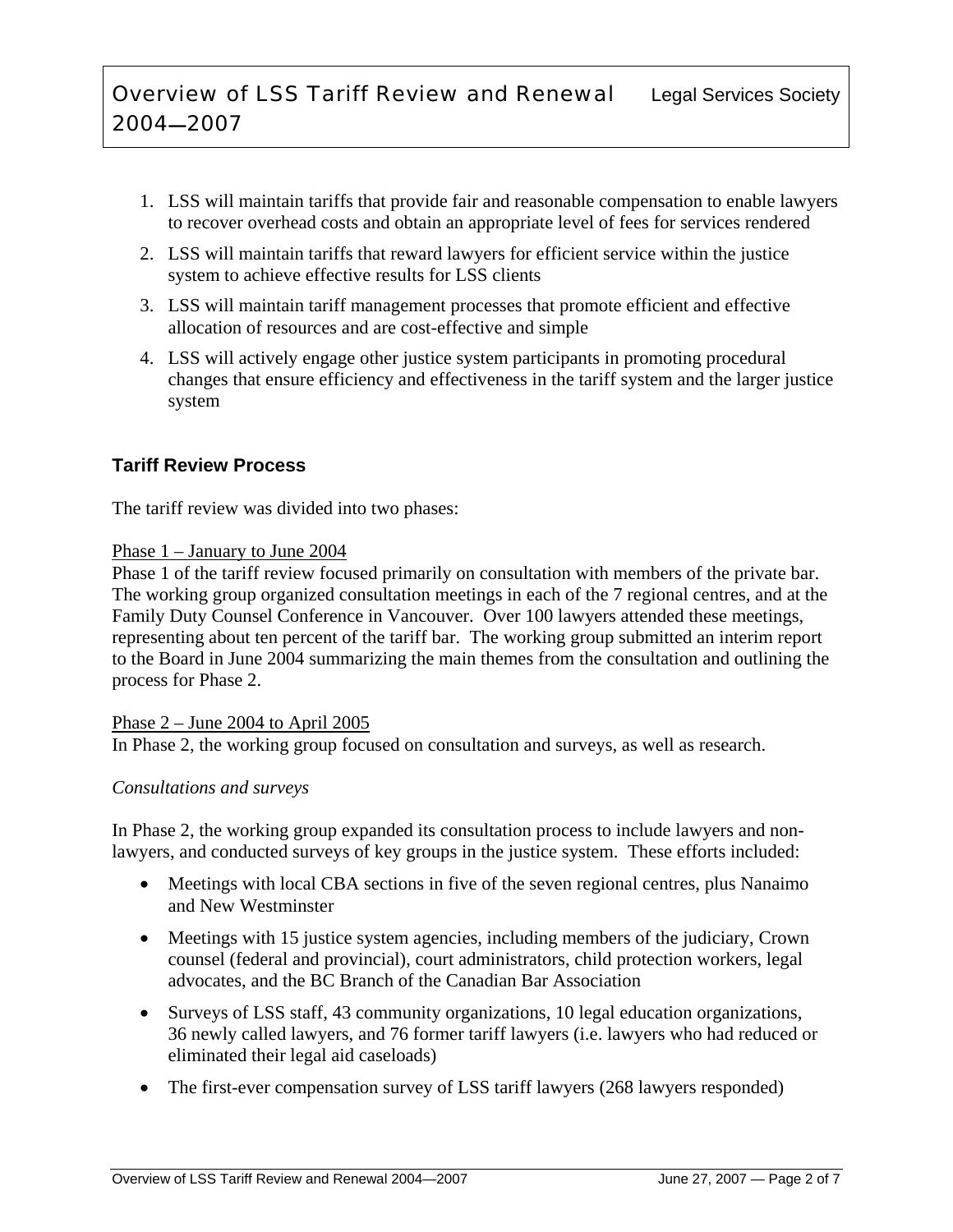## **Overview of LSS Tariff Review and Renewal** Legal Services Society 2004—2007

## *Research*

The working group undertook a wide-ranging research effort, analyzing a wealth of data from internal LSS records, academic sources, and governments and legal aid agencies in other jurisdictions. These activities included:

- Review of LSS archives to develop a concise history of the development of the tariff system, including detailed summaries of tariff rates over time
- Compilation and analysis of over 20 years of LSS internal statistics on various aspects of legal aid delivery, including lawyer demographic and billing profiles, tariff expenditures, case costs, and case outcomes
- Research on compensation rates and incomes for comparator groups (private lawyers, judges, Crown counsel, and other publicly funded ad hoc lawyers)
- Review of tariff compensation methods in other Canadian and Commonwealth legal aid systems
- Analysis by independent compensation expert of the appropriate range of tariff lawyer compensation
- Review of research and policy papers on legal aid service delivery and reform in other jurisdictions
- Review of literature on legal aid and results-based management (RBM)
- Research on methods employed in existing models of "performance contracting" for legal services found in the B.C. public sector
- Internal working group discussions of tariff policy changes to improve tariffs and implement RBM

### Interim report, November 2004

The working group submitted an interim report to the Board in November 2004 summarizing progress in Phase 2 and outlining the remaining work.

### Final Report, October 2005 – (*Managing for Results: LSS Tariff Renewal)*

The working group delivered a preliminary version of the final report to the Board in May 2005, and the final version of the report in October 2005. The report consisted of two volumes, with the main body of the report in Volume I and appendices in Volume II containing survey results, statistical reports, and other background documents.

The working group's consultations, research and analysis formed the basis for recommendations to the LSS Board in 4 main areas: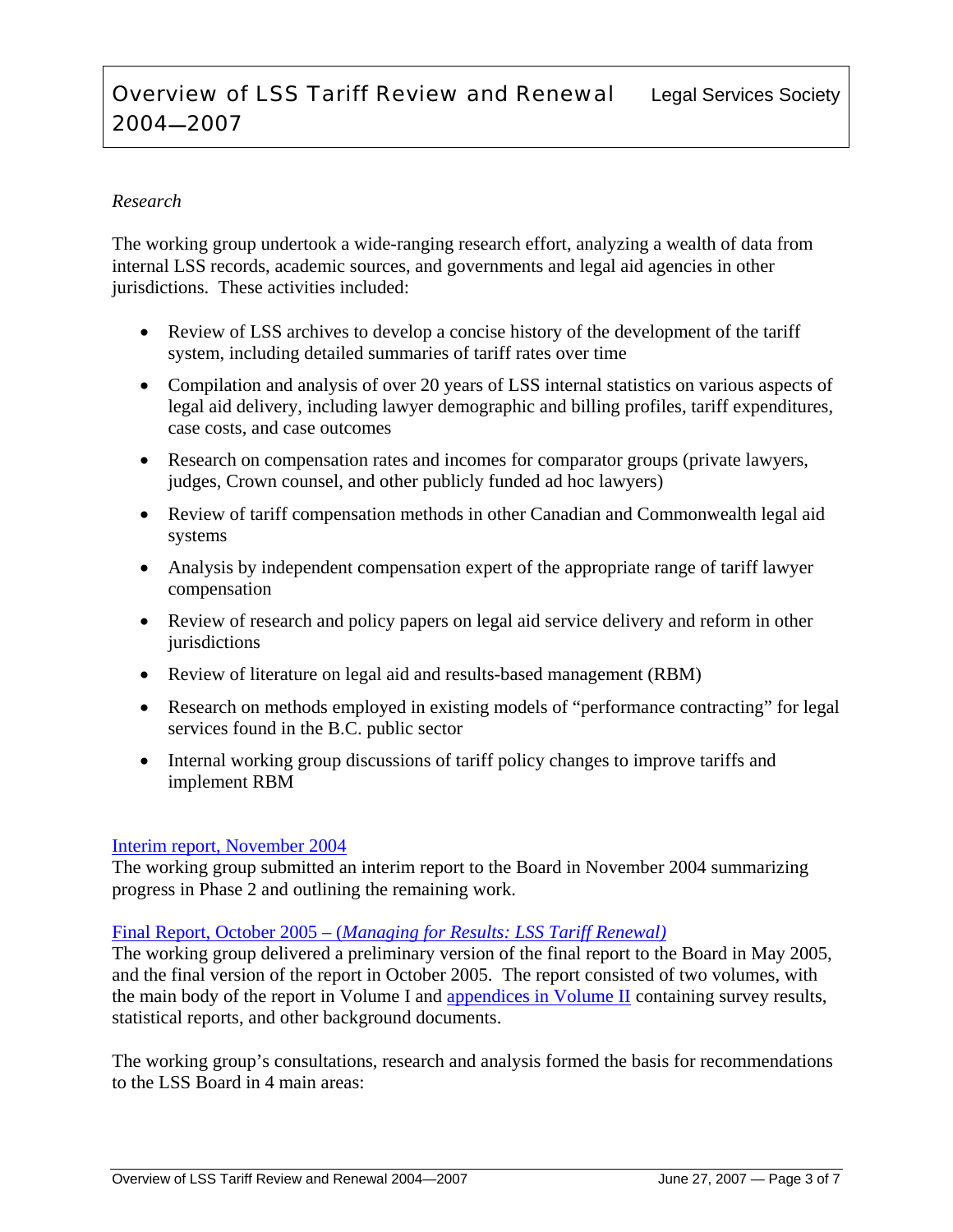- **Adopt results-based management for the tariff system** The working group suggested a framework that would extend and integrate existing LSS strategic planning processes to encompass RBM for the tariff system
- **Adopt a principled approach to tariff compensation** The working group proposed a multi-faceted approach that included articulation of guiding principles, retention of basic block and hourly fee structures, introduction of tiered rates based on lawyer experience, and setting a numerical target of 75% of private market rates for clients of modest means to be achieved over five years
- **Adjust the tariff structures to remedy problems, improve compensation, and enhance results** – The working group identified a variety of specific changes in the criminal, family and CFCSA tariffs
- **Maintain a strategic approach to contracting** The working group recommended that LSS continue existing contracting initiatives and consider selective use of contracting in other service delivery areas

# **LSS Tariff Renewal, February 2005 – April 2007**

Even before the tariff review process was completed, LSS embarked on a tariff renewal process, implementing changes to respond to concerns raised in the consultations and to improve the tariffs. The main changes are listed below, along with references (in italics) to the tariff review objectives and guiding principles to which each change primarily relates.

## **Operational changes arising from Phase 1**

Early in Phase 2, the working group reviewed changes suggested in the Phase 1 consultations and implemented those did not require significant cost or further assessment. These changes included:

- Adding resources for lawyers to the LSS website, such as LSS policies and forms, a detailed contact list of LSS staff, and an expert database
- Conducting reviews of standard communications with tariff bar to ensure that language is clear and any requests for information are necessary
- Reviewing thresholds for requiring prior authorization for disbursements in order to limit the instances where counsel must request approval
- Expanding support for lawyer education, by increasing access to online research materials and discussion forums, providing bursaries for attendance at CLE seminars, and introducing pilot projects to support mentoring of junior lawyers

*[These changes respond to Objectives 1 and 2 and Principle 3]*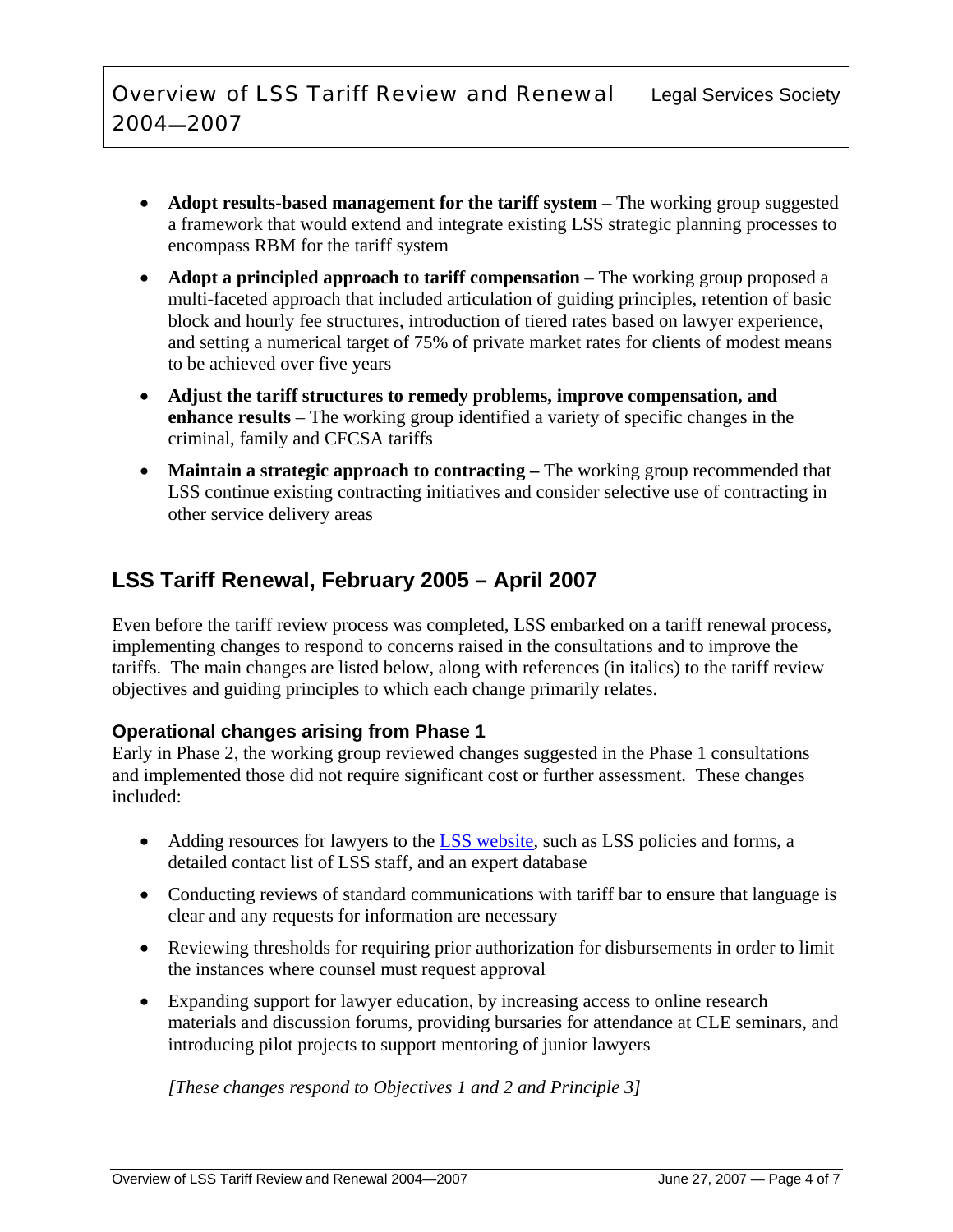## *Recommendation 1 of Managing for Results* **– Designing and Implementing RBM**

In 2006/2007, the working group continued its work on RBM, including the following:

- Internal meetings to discuss design and implementation of RBM for the tariffs
- Consultation with Strategic Planning (SP) Department to discuss integration between organizational planning activities and RBM for the tariff system
- Implementation (through SP Department) of strategic planning at the departmental level, including identification of departmental goals and performance measures *[Responds to Objective 1 and Principle 3]*

### *Recommendations 2 and 3 of Managing for Results* — **Improvements to tariff rates and structures**

Beginning in February 2005, LSS began to introduce changes to the tariff rates and structures to improve compensation levels, remove obstacles to quality service, and encourage efficiency:

| February 2005     | Increased general preparation hours from 8 to 14 for Family Tariff<br>(Emergency Services)<br>[Responds to Objectives 1 and 2 and Principles 1 and 2]                                                                                                                                                                                                                               |
|-------------------|-------------------------------------------------------------------------------------------------------------------------------------------------------------------------------------------------------------------------------------------------------------------------------------------------------------------------------------------------------------------------------------|
| <b>March 2005</b> | Introduced Family Tariff (Extended Services) to allow up to 40 hours for<br>court preparation and attendance in high conflict cases<br>[Responds to Objectives 1 and 2 and Principles 1 to 3]                                                                                                                                                                                       |
| <b>April 2005</b> | Reduced holdbacks from 10% to 5%<br>[Responds to Objective 1 and Principle 1]                                                                                                                                                                                                                                                                                                       |
| <b>May 2005</b>   | Introduced Limited Scope Family Services to allow up to 14 hours for<br>unbundled services in complex Supreme Court cases<br>[Responds to Objectives 1 and 2 and Principles 1 to 3]                                                                                                                                                                                                 |
| <b>June 2005</b>  | Eliminated the 5% holdback and repaid holdbacks for the period between<br>April and June 2005 (LSS also repaid holdbacks for 2004/2005)<br>[Responds to Objective 1 and Principle 1]                                                                                                                                                                                                |
| October 2005      | Introduced new tariff items for:<br>an administration fee of \$40 per referral<br>preparing an opinion letter for an appeal<br>visiting clients in custody<br>additional preparation time required for joint FRA/CFCSA<br>$\bullet$<br>proceedings (CFCSA Tariff)<br>multiple information guilty pleas (Criminal Tariff)<br>[Responds to Objectives 1 and 2 and Principles 1 and 2] |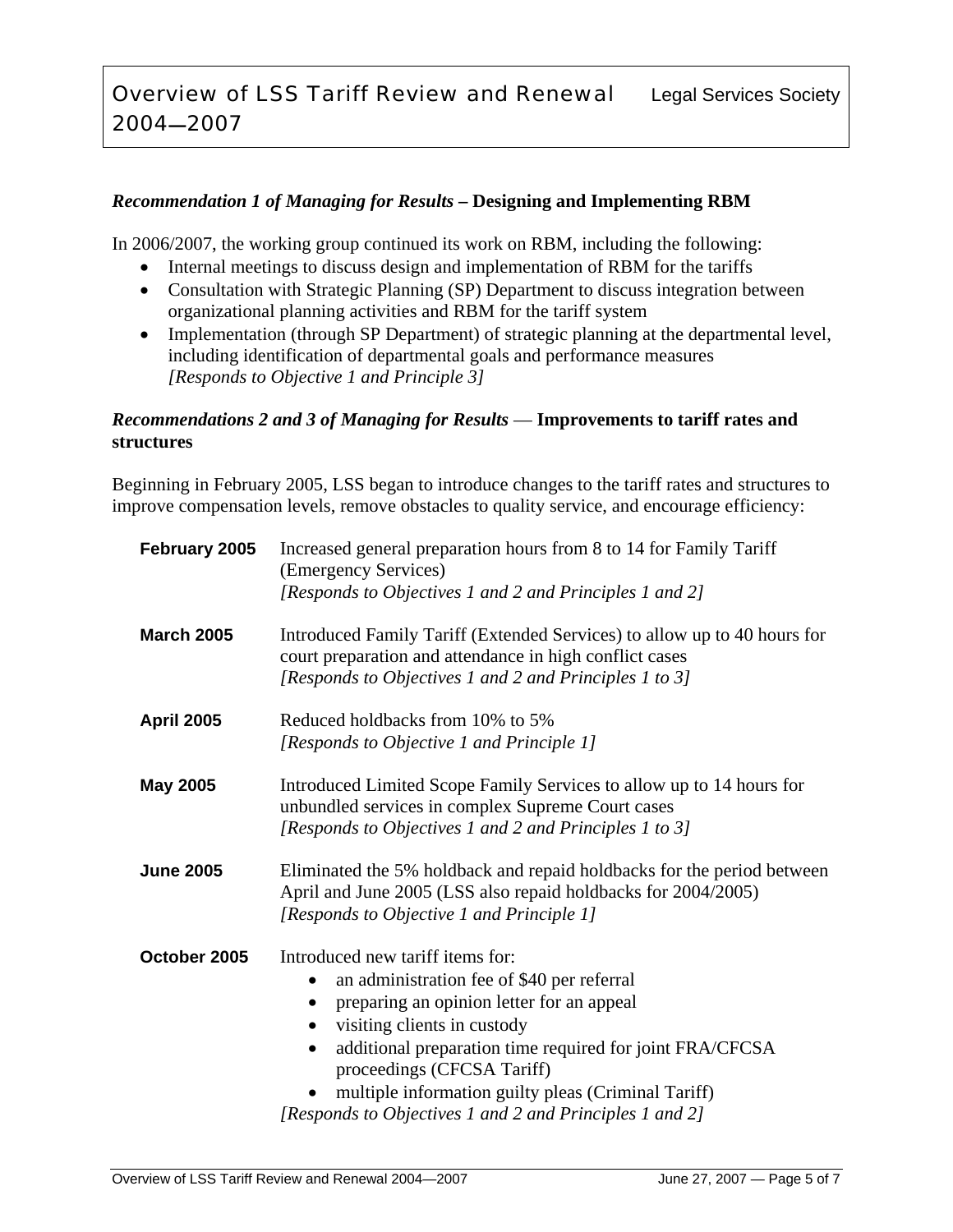| February 2006    | Introduced tiered rates (\$80, \$84 and \$88) based on lawyer experience<br>levels (for more information, see tiered rates document)<br>[Responds to Objectives 1 and 2 and Principles 1 and 2]                                                                                                                                                                                                                                                                                                                        |
|------------------|------------------------------------------------------------------------------------------------------------------------------------------------------------------------------------------------------------------------------------------------------------------------------------------------------------------------------------------------------------------------------------------------------------------------------------------------------------------------------------------------------------------------|
| <b>June 2006</b> | Introduced changes to Family, CFCSA, Immigration and Disbursements<br>tariffs, including:<br>increasing the preparation time for mediation in the family and<br>$\bullet$<br><b>CFCSA</b> tariffs<br>allowing lawyers to bill disbursements under Family Tariff<br>$\bullet$<br>(Limited Scope) referrals<br>allowing immigration lawyers to bill actual attendance at IRB<br>hearings<br>[Responds to Objectives 1 and 2 and Principles 1 and 3]                                                                      |
| September 2006   | <b>Increased Hourly Rates by 4.8%</b><br>(from \$80-\$84-\$88 to \$83.90-\$88.10-\$92.29)<br>[Responds to Objective 1 and Principle 1]                                                                                                                                                                                                                                                                                                                                                                                 |
| October 2006     | Implemented an overall increase of 5% in the criminal tariff by adjusting<br>tariff items for non-trial services to better reflect counsel effort and<br>encourage early resolution where appropriate<br>[Responds to Objectives 1 and 2 and Principles 1 and 2]                                                                                                                                                                                                                                                       |
| November 2006    | Introduced significant changes to the Family Tariff and Immigration<br>Tariffs, and raised the tariff rate for junior counsel to 75% of the<br>applicable tiered rate<br>In the Family Tariff, key changes included:                                                                                                                                                                                                                                                                                                   |
|                  | adopting a policy statement to guide service delivery<br>$\bullet$<br>expanding the role of family duty counsel<br>$\bullet$<br>adding tariff items to allow preparation and attendance at<br>mediation or collaborative law processes for all family services<br>replacing Limited Scope services with new and broadened Dispute<br>$\bullet$<br><b>Resolution services</b><br>expanding coverage guidelines for Extended Services using case<br>management<br>[Responds to Objectives 1 and 2 and Principles 1 to 4] |
|                  | In the Immigration Tariff, key changes included:<br>increasing preparation hours for refugee hearings<br>adding a tariff item for preparation during meal breaks                                                                                                                                                                                                                                                                                                                                                       |

*[Responds to Objectives 1 and 2 and Principles 1 to 3]*